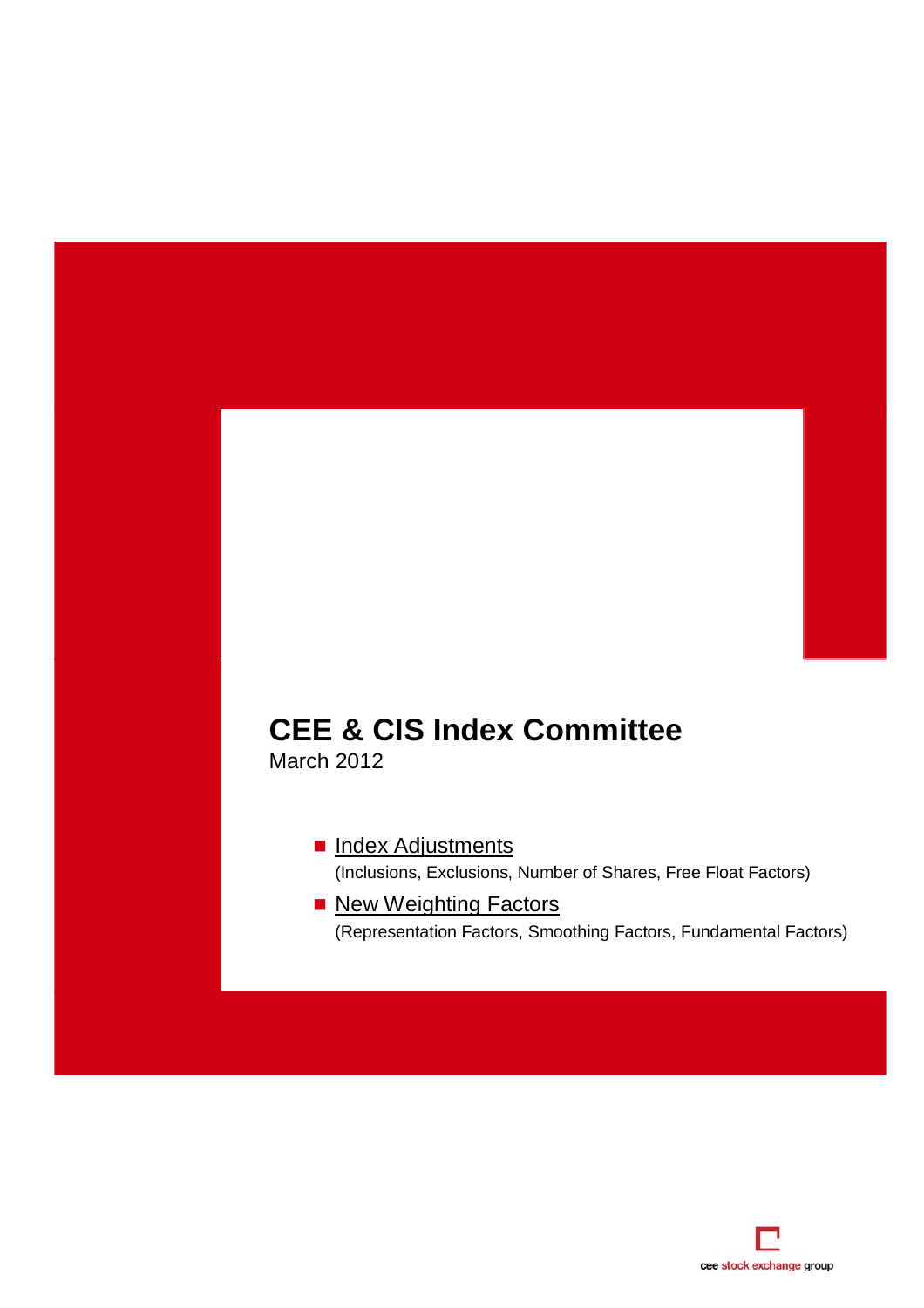

### <span id="page-1-0"></span>**CEE & CIS INDEX COMMITTEE - Index Adjustments**

All new weighting factors (representation, fundamental, smoothing factors) will be determined on the basis of closing prices of 12 March 2012 (CEE except SBI TOP) and of 14 March 2012 (CIS). The adjustments will be implemented after the close of the trading session on 14 March 2012 (CEE except SBI TOP) and on 16 March 2012 (CIS).

All details about index adjustments can be found on our website: <http://en.indices.cc/indexchanges/changes/>

License holders can access further information in the customer zone: <http://en.indices.cc/licences/customers/>

| <b>CTX</b> |                           |              | <b>effective 15 March 2012</b>                          |
|------------|---------------------------|--------------|---------------------------------------------------------|
|            |                           |              | <b>New Number</b><br>New Free<br>of Shares Float Factor |
|            | CENTRAL EUROP. MEDIA ENT. | BMG200452024 |                                                         |
|            | UNIPETROL                 | CZ0009091500 |                                                         |
|            |                           |              |                                                         |

| .                                                          | New Number<br><b>New Free</b><br>of Shares Float Factor |
|------------------------------------------------------------|---------------------------------------------------------|
| HU0000061726<br>OTP BANK<br>RICHTER GEDEON<br>HU0000067624 |                                                         |

| <b>PTX</b> |                                                                            |              | effective 15 March 2012    |                        |
|------------|----------------------------------------------------------------------------|--------------|----------------------------|------------------------|
|            |                                                                            |              | New Number New Free        | of Shares Float Factor |
|            |                                                                            | PLPEKAO00016 |                            | 0,40                   |
|            | BANK PEKAO<br>Inclusion GETIN HOLDING                                      | PLGSPR000014 | 262.382.129<br>731.994.402 | 0,40                   |
|            |                                                                            | PLJSW0000015 | 99.194.970                 | 0,40                   |
|            |                                                                            | PLSOFTB00016 |                            |                        |
|            | Inclusion JSW<br>Exclusion ASSECO POLAND<br>Exclusion GTC<br>Exclusion TVN | PLGTC0000037 |                            |                        |
|            |                                                                            | PLTVN0000017 |                            |                        |

### **CECE, SCECE, CECE TR, CECE NTR effective 15 March 2012**

| Name                                                                                                                                             |              | <b>New Number</b> | <b>New Free</b>        |
|--------------------------------------------------------------------------------------------------------------------------------------------------|--------------|-------------------|------------------------|
|                                                                                                                                                  |              |                   | of Shares Float Factor |
|                                                                                                                                                  | PLPEKAO00016 | 262.382.129       | 0,40                   |
| BANK PEKAO<br>CENTRAL EUROP. MEDIA ENT.                                                                                                          | BMG200452024 |                   |                        |
|                                                                                                                                                  | HU000006172  |                   |                        |
|                                                                                                                                                  | HU0000067624 |                   |                        |
|                                                                                                                                                  | CZ0009091500 |                   |                        |
| OTP BANK<br>RICHTER GEDEON<br>UNIPETROL<br>Inclusion GETIN HOLDING<br>Inclusion JSW<br>Exclusion ASSECO POLAND<br>Exclusion GTC<br>Exclusion TVN | PLGSPR000014 | 731.994.402       | 0,40                   |
|                                                                                                                                                  | PLJSW0000015 | 99.194.970        | 0,40                   |
|                                                                                                                                                  | PLSOFTB00016 |                   |                        |
|                                                                                                                                                  |              |                   |                        |
|                                                                                                                                                  | PLGTC0000037 |                   |                        |
|                                                                                                                                                  | PLTVN0000017 |                   |                        |

**CECE FND effective 15 March 2012**

|               |                                                                                                                                 |              | <b>New Number</b><br>of Shares Float Factor | <b>New Free</b> |
|---------------|---------------------------------------------------------------------------------------------------------------------------------|--------------|---------------------------------------------|-----------------|
|               | <b>BANK PEKAO</b>                                                                                                               | PLPEKAO00016 | 262.382.129                                 |                 |
|               | CENTRAL EUROP. MEDIA ENT.                                                                                                       | BMG200452024 |                                             |                 |
|               | OTP BANK<br>RICHTER GEDEON<br>UNIPETROL<br>Inclusion GETIN HOLDING<br>Inclusion JSW<br>Exclusion ASSECO POLAND<br>Exclusion GTC | HU0000061726 |                                             |                 |
|               |                                                                                                                                 | HU0000067624 |                                             |                 |
|               |                                                                                                                                 | CZ0009091500 |                                             |                 |
|               |                                                                                                                                 | PLGSPR000014 | 731.994.402                                 |                 |
|               |                                                                                                                                 | PLJSW0000015 | 99.194.970                                  |                 |
|               |                                                                                                                                 | PLSOFTB00016 |                                             |                 |
|               |                                                                                                                                 | PLGTC0000037 |                                             |                 |
| Exclusion TVN |                                                                                                                                 | PLTVN0000017 |                                             |                 |

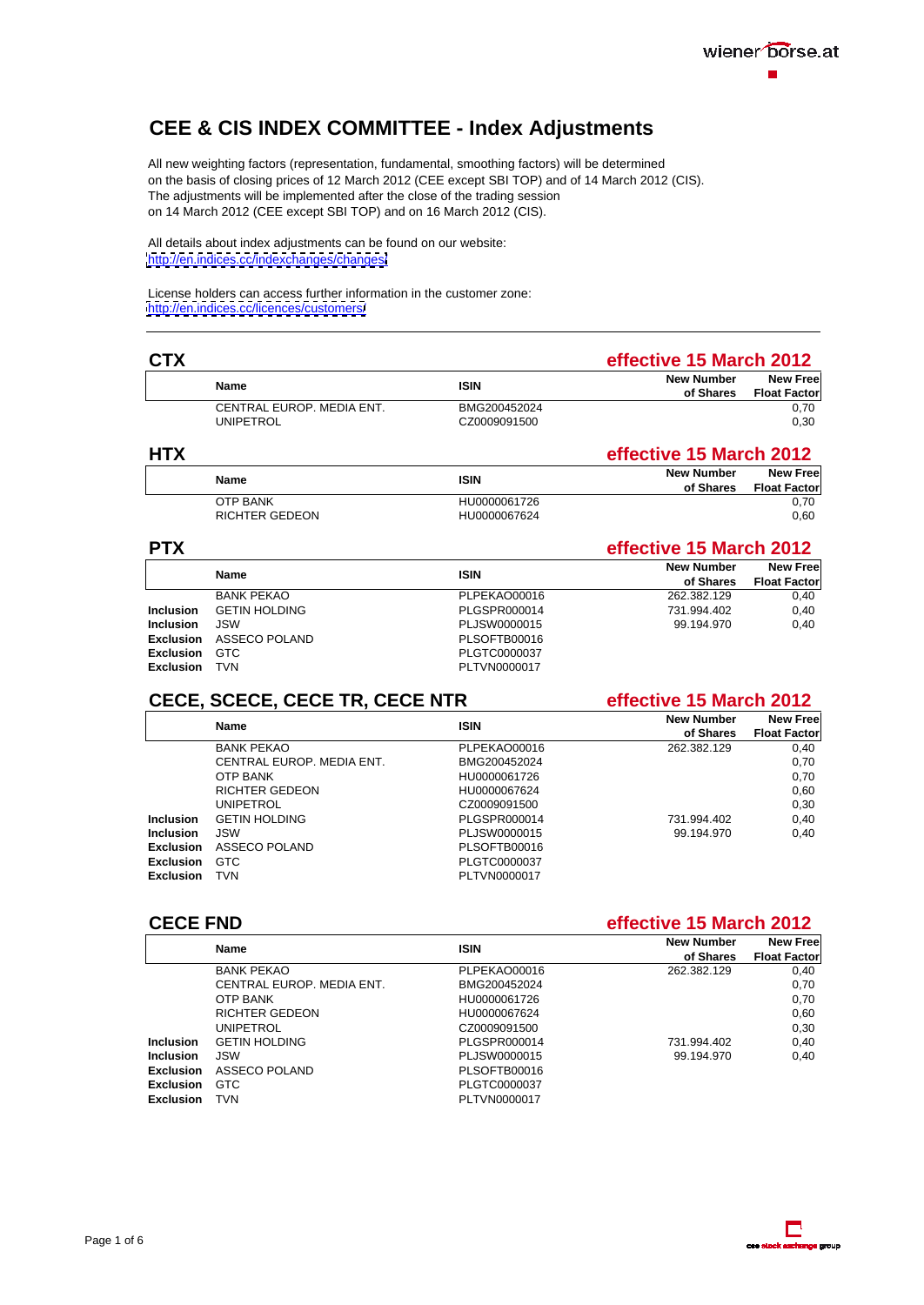

### **CECE TDIV effective 15 March 2012**

|                   |              | New Free<br>wew Nullipe.<br>. <del>.</del> <del>.</del> |
|-------------------|--------------|---------------------------------------------------------|
| $\blacksquare$    |              | of Shares Float Factor                                  |
| <b>BANK PEKAO</b> | PLPEKAO00016 | 262.382.129<br>5 - 1 - 1                                |

### **SETX effective 15 March 2012**

# **CECExt effective 15 March 2012**

|                                |                                          |              | <b>New Number</b> | New Free               |
|--------------------------------|------------------------------------------|--------------|-------------------|------------------------|
|                                | Name                                     |              |                   | of Shares Float Factor |
|                                | <b>BANK PEKAO</b>                        | PLPEKAO00016 | 262.382.129       | 0,40                   |
|                                | CENTRAL EUROP. MEDIA ENT.                | BMG200452024 |                   |                        |
|                                | FONDUL PROPRIETATEA                      | ROFPTAACNOR5 |                   |                        |
|                                | OTP BANK                                 | HU0000061726 |                   |                        |
|                                | <b>RICHTER GEDEON</b>                    | HU0000067624 |                   |                        |
|                                |                                          | CZ0009091500 |                   |                        |
|                                | UNIPETROL<br>TELEKOM SLOVENIJE           | SI0031104290 |                   |                        |
|                                | Inclusion GETIN HOLDING                  | PLGSPR000014 | 731.994.402       | 0,40                   |
|                                |                                          | PLJSW0000015 | 99.194.970        | 0,40                   |
|                                | Inclusion JSW<br>Exclusion ASSECO POLAND | PLSOFTB00016 |                   |                        |
|                                |                                          | PLGTC0000037 |                   |                        |
| Exclusion GTC<br>Exclusion TVN |                                          | PLTVN0000017 |                   |                        |

### **ROTX effective 15 March 2012**

| ιναιιιν                              |              | <b>New Number</b><br><b>New Free</b><br>of Shares Float Factor |
|--------------------------------------|--------------|----------------------------------------------------------------|
| <b>DAFORA</b>                        | RODAFRACNOR5 | 1.002.323.294                                                  |
| FONDUL PROPRIETATEA                  | ROFPTAACNOR5 |                                                                |
| Exclusion BANCA COMERCIALA CARPATICA | ROBACRACNOR6 |                                                                |

| <b>BTX</b>               |              | <b>effective 15 March 2012</b>                                    |
|--------------------------|--------------|-------------------------------------------------------------------|
|                          |              | <b>New Numbe</b><br>New Freel<br><b>Float Factor</b><br>of Shares |
| CENTRAL COOPERATIVE BANK | 3G1100014973 |                                                                   |

| <b>SBI TOP</b> (registred trademark of Ljubljana Stock Exchange) |                              | effective 19 March 2012 |                                    |
|------------------------------------------------------------------|------------------------------|-------------------------|------------------------------------|
| Namr                                                             |                              | New Numbe               | New Free<br>of Shares Float Factor |
| <b>TELEKOM SLOVENIJE</b><br>Inclusion TRIGLAV                    | 310031104290<br>SI0021111651 | 22.735.148              |                                    |

| <b>BATX</b>   | ffective 15 March 2012                                     |
|---------------|------------------------------------------------------------|
|               | New Number<br>New Free<br><b>Float Factor</b><br>of Shares |
| no adjustment |                                                            |

| <b>SRX</b>   |                                       | effective 15 March 2012                                                       |
|--------------|---------------------------------------|-------------------------------------------------------------------------------|
|              |                                       | <b>New Number</b><br>New Free<br><b>Float Factor</b><br>of Sharoc<br>ນເປນເຕະລ |
| <b>DAMDI</b> | <b>DODAMDE3530</b><br>wind consumers. |                                                                               |

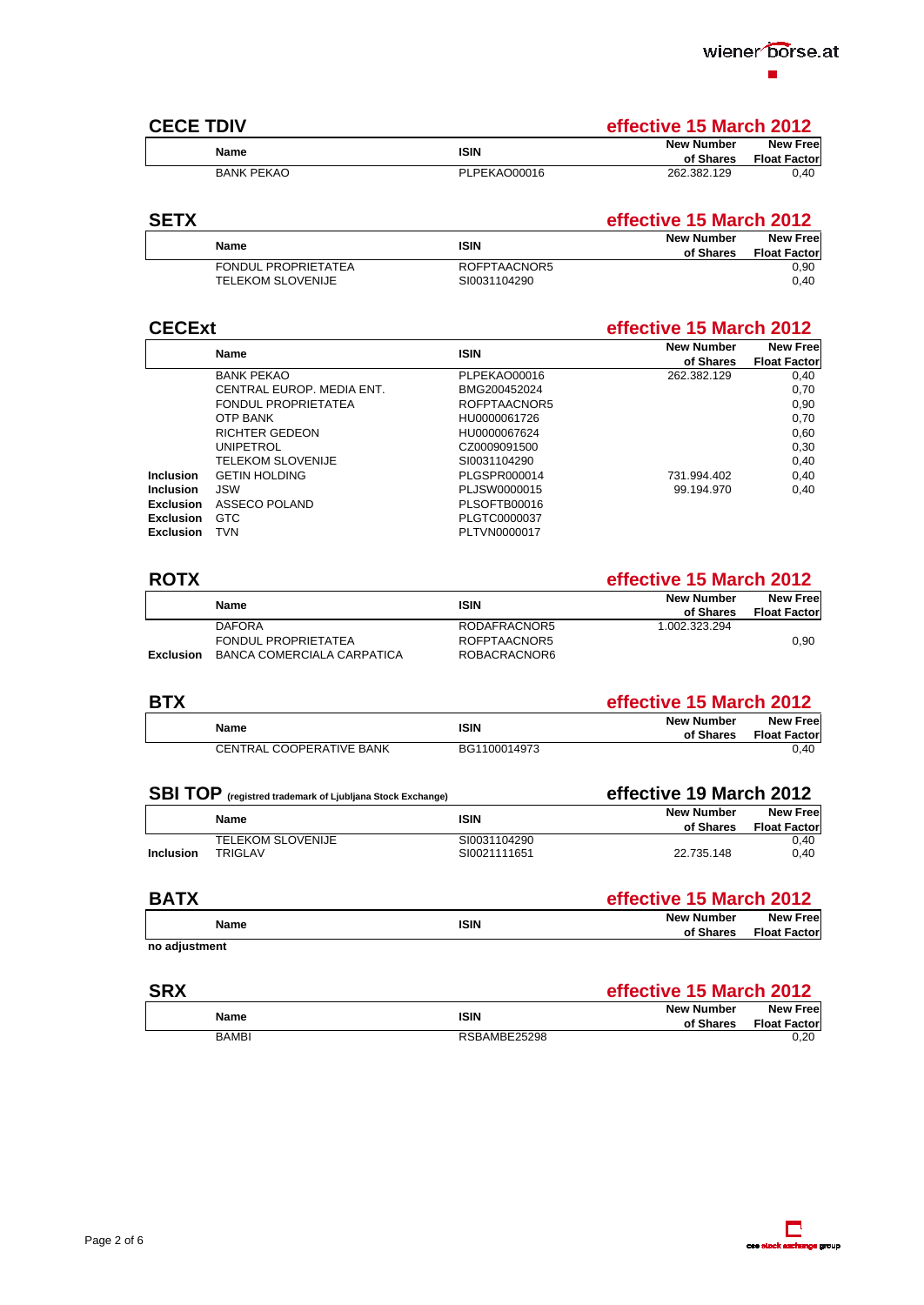| <b>CROX</b>  | rfective 15 March 2012                                  |
|--------------|---------------------------------------------------------|
| .            | <b>New Free</b><br>lew Number<br>of Shares Float Factor |
| no adjustmen |                                                         |

### **CECE MID CAP effective 15 March 2012**

| <b>N</b> low<br>ייטי     | <b>New Number</b><br>New Free<br>of Shares Float Factor |
|--------------------------|---------------------------------------------------------|
| PLNETIA00014             | 301 506 087<br>701.000.001                              |
| PANNERGY<br>HU0000089867 |                                                         |
| PLPBG0000029             |                                                         |

### **NTX effective 15 March 2012**

| Nam                     |              | . ew Number            | <b>New Free</b> |
|-------------------------|--------------|------------------------|-----------------|
|                         |              | of Shares Float Factor |                 |
| <b>BANK PEKAO</b>       | PLPEKAO00016 | 262.382.129            |                 |
| FONDUL PROPRIETATEA     | ROFPTAACNOR5 |                        |                 |
| OTP BANK                | HU0000061726 |                        |                 |
| RICHTER GEDEON          | HU0000067624 |                        |                 |
| Inclusion LENZING AG    | AT0000644505 | 26.550.000             |                 |
| Exclusion BRD-GROUPE SG | ROBRDBACNOR2 |                        |                 |

| <b>CEETX</b> |                                                            |                              | <b>effective 15 March 2012</b>                   |      |
|--------------|------------------------------------------------------------|------------------------------|--------------------------------------------------|------|
|              |                                                            |                              | New Free<br>New Number<br>of Shares Float Factor |      |
| OTP BANK     |                                                            | HU0000061726                 |                                                  |      |
|              |                                                            | HU0000067624                 |                                                  |      |
|              | RICHTER GEDEON<br>UNIPETROL                                | CZ0009091500                 |                                                  |      |
|              |                                                            |                              | 16.550.000                                       | 0.50 |
|              | Inclusion LENZING AG<br>Exclusion CA IMMOBILIEN ANLAGEN AG | AT0000644505<br>AT0000641352 |                                                  |      |

### **CEETX FND effective 15 March 2012**

|                                    |              | New Free'<br>New Number |
|------------------------------------|--------------|-------------------------|
|                                    |              | of Shares Float Factor  |
| OTP BANK                           | HU0000061726 |                         |
| RICHTER GEDEON                     | HU0000067624 |                         |
|                                    | CZ0009091500 |                         |
| UNIPETROL<br>Inclusion LENZING AG  | AT0000644505 | 26.550.000<br>0.50      |
| Exclusion CA IMMOBILIEN ANLAGEN AG | AT0000641352 |                         |

### **CEESEG effective 15 March 2012 Name ISIN New Number of Shares New Free Float Factor**  CENTRAL EUROP. MEDIA ENT. BMG200452024 0,70 E-STAR HU0000089198 0,50 KIT DIGITAL US4824702009 0,70 OTP BANK HU0000061726 0,70 PANNERGY HU0000089867 0,60 RICHTER GEDEON HU0000067624 0,60 UNIPETROL CZ0009091500 0,30 TELEKOM SLOVENIJE SI0031104290 0,40 **Inclusion** TRIGLAV SI0021111651 22.735.148 0,40

### **CEESEG BI effective 15 March 2012**

| CZ0009091500<br>UNIPETROL |
|---------------------------|

### **CEESEG CPS effective 15 March 2012**

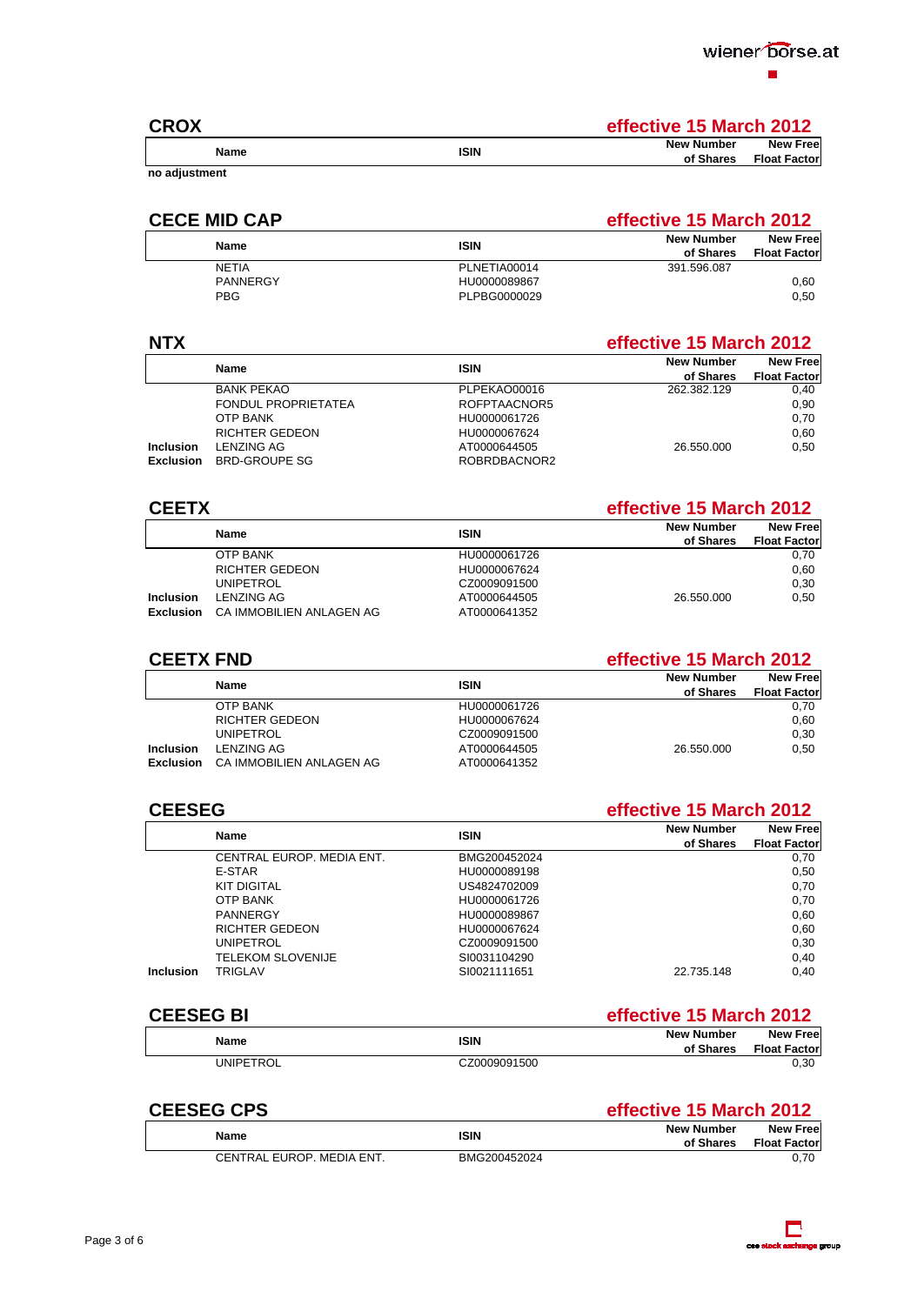

| <b>CEESEG FIN</b>                        |                                     | effective 15 March 2012                                                            |
|------------------------------------------|-------------------------------------|------------------------------------------------------------------------------------|
| <b>Name</b>                              | <b>ISIN</b>                         | <b>New Free</b><br><b>New Number</b><br><b>Float Factor</b><br>of Shares           |
| OTP BANK<br>Inclusion TRIGLAV            | HU0000061726<br>SI0021111651        | 0,70<br>22.735.148<br>0,40                                                         |
| <b>CEESEG IGS</b>                        |                                     | effective 15 March 2012                                                            |
| Name                                     | <b>ISIN</b>                         | <b>New Free</b><br><b>New Number</b>                                               |
| E-STAR                                   | HU0000089198                        | of Shares Float Factor<br>$0,50$<br>$0,60$                                         |
| PANNERGY                                 | HU0000089867                        |                                                                                    |
| <b>CEESEG TDIV</b>                       |                                     | effective 15 March 2012                                                            |
| Name                                     | <b>ISIN</b>                         | <b>New Free</b><br><b>New Number</b><br>of Shares Float Factor                     |
| no adjustment                            |                                     |                                                                                    |
| <b>CEERIUS</b>                           |                                     | effective 15 March 2012                                                            |
| <b>Name</b>                              | <b>ISIN</b>                         | <b>New Free</b><br><b>New Number</b>                                               |
| <b>BANK PEKAO</b>                        | PLPEKAO00016                        | <b>Float Factor</b><br>of Shares<br>$\frac{0,40}{0,70}$<br>262.382.129             |
| <b>OTP BANK</b>                          | HU0000061726                        |                                                                                    |
| <b>CECE BNK</b>                          |                                     | effective 15 March 2012                                                            |
| <b>Name</b>                              | <b>ISIN</b>                         | <b>New Free</b><br><b>New Number</b><br><b>Float Factor</b><br>of Shares           |
| <b>BANK PEKAO</b><br><b>OTP BANK</b>     | PLPEKAO00016<br>HU0000061726        | 0,40<br>262.382.129<br>0,70                                                        |
|                                          |                                     |                                                                                    |
| <b>CECE HCA</b>                          |                                     | effective 15 March 2012                                                            |
| <b>Name</b>                              | <b>ISIN</b>                         | <b>New Free</b><br><b>New Number</b><br><b>Float Factor</b><br>of Shares           |
| <b>BIOTON</b><br>RICHTER GEDEON          | PLBIOTN00029<br>HU0000067624        | 0,70<br>6.723.116.187<br>0,60                                                      |
|                                          |                                     |                                                                                    |
| <b>CECE OIL</b>                          |                                     | effective 15 March 2012                                                            |
| Name                                     | <b>ISIN</b>                         | <b>New Free</b><br><b>New Number</b><br>of Shares Float Factor<br>128.553.564 0,70 |
| PETROLINVEST<br><b>UNIPETROL</b>         | <b>PLPTRLI00018</b><br>CZ0009091500 | 128.553.564<br>0,30                                                                |
|                                          |                                     |                                                                                    |
| <b>CECE TEL</b>                          |                                     | effective 15 March 2012                                                            |
| <b>Name</b>                              | <b>ISIN</b>                         | New Number New Free<br>of Shares Float Factor<br>391.596.087                       |
| <b>NETIA</b><br><b>TELEKOM SLOVENIJE</b> | PLNETIA00014<br>SI0031104290        | 0,40                                                                               |
|                                          |                                     |                                                                                    |
| <b>CECE INF</b>                          |                                     | effective 15 March 2012                                                            |
| <b>Name</b>                              | <b>ISIN</b>                         | <b>New Free</b><br><b>New Number</b><br>of Shares<br><b>Float Factor</b>           |
| <b>NETIA</b><br>PBG                      | PLNETIA00014<br>PLPBG0000029        | 391.596.087<br>0,50                                                                |
| POLIMEX MOSTOSTAL<br>TELEKOM SLOVENIJE   | PLMSTSD00019<br>SI0031104290        | 0,80<br>0,40                                                                       |
|                                          |                                     |                                                                                    |
| <b>CERX</b>                              |                                     | effective 15 March 2012                                                            |
| <b>Name</b>                              | <b>ISIN</b>                         | The Mumber<br>Shares Float Factor<br><b>New Number</b>                             |
| <b>ECHO INVESTMENT</b>                   | PLECHPS00019                        | 0.30                                                                               |

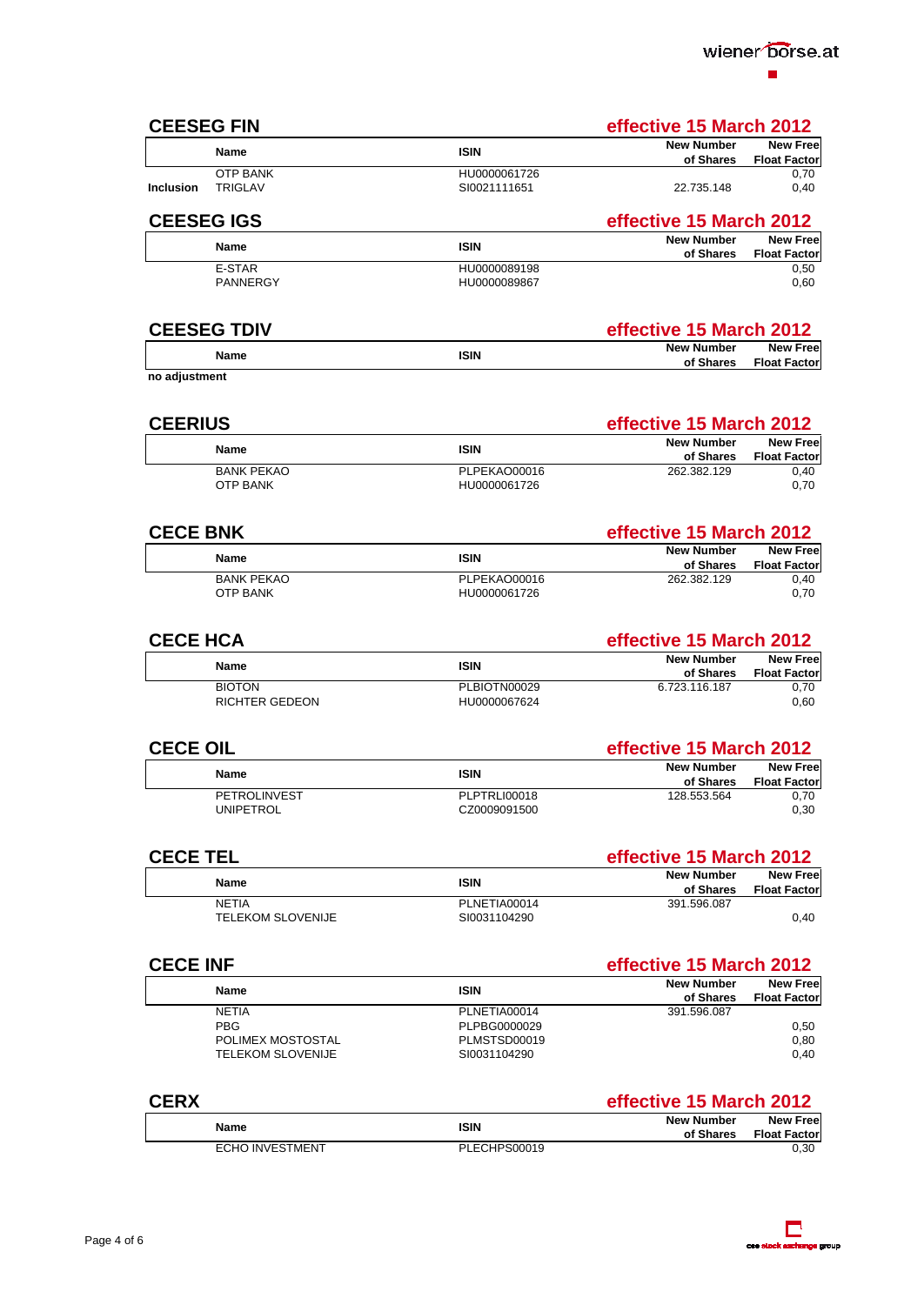

| <b>UTX</b>                                                |                              | effective 19 March 2012 |                                                          |
|-----------------------------------------------------------|------------------------------|-------------------------|----------------------------------------------------------|
| Name                                                      | <b>ISIN</b>                  |                         | New Number New Free<br>of Shares Float Factor            |
| no adjustment                                             |                              |                         |                                                          |
|                                                           |                              |                         |                                                          |
| <b>KTX</b>                                                |                              | effective 19 March 2012 |                                                          |
| Name                                                      | <b>ISIN</b>                  |                         | New Number<br>of Shares Float Factor<br>529.500.358 0,40 |
| <b>KAZAKHMYS</b>                                          | GB00B0HZPV38                 |                         |                                                          |
| MAX PETROLEUM                                             | GB00B0H1P667                 | 1.018.188.858           |                                                          |
|                                                           |                              |                         |                                                          |
| <b>RTX</b>                                                |                              | effective 19 March 2012 |                                                          |
| Name                                                      | <b>ISIN</b>                  |                         | New Number New Free<br>of Shares Float Factor            |
| no adjustment                                             |                              |                         |                                                          |
|                                                           |                              |                         |                                                          |
| <b>RTX MID</b>                                            |                              | effective 19 March 2012 |                                                          |
| Name                                                      | <b>ISIN</b>                  |                         | New Number New Free<br>of Shares Float Factor            |
| <b>INTER RAO UES</b>                                      | RU000A0JPNM1                 |                         | 0,30                                                     |
|                                                           |                              |                         |                                                          |
| <b>RTX MET</b>                                            |                              | effective 19 March 2012 |                                                          |
| Name                                                      | <b>ISIN</b>                  |                         | New Number<br>of Shares Float Factor<br>416.270.745 0,40 |
| Inclusion MECHEL                                          | RU000A0DKXV5                 |                         |                                                          |
| Exclusion TMK                                             | RU000A0B6NK6                 |                         |                                                          |
|                                                           |                              |                         |                                                          |
|                                                           |                              |                         |                                                          |
| <b>RTX OIL</b>                                            |                              | effective 19 March 2012 |                                                          |
| Name                                                      | <b>ISIN</b>                  |                         | New Number New Free<br>of Shares Float Factor            |
| no adjustment                                             |                              |                         |                                                          |
|                                                           |                              |                         |                                                          |
| <b>RTX NRG</b>                                            |                              | effective 19 March 2012 |                                                          |
| <b>Name</b>                                               | <b>ISIN</b>                  |                         | New Number New Free<br>of Shares Float Factor            |
| <b>E.ON RUSSIA</b>                                        | RU000A0JNGA5                 |                         | 0,20                                                     |
| <b>INTER RAO UES</b>                                      | RU000A0JPNM1<br>RU000A0JNG55 |                         | 0,30<br>0,40                                             |
| OGK-2<br>DGK-2<br>Exclusion ENEL OGK-5<br>Exclusion TGK-1 | RU000A0F5UN3<br>RU000A0JNUD0 |                         |                                                          |
|                                                           |                              |                         |                                                          |
|                                                           |                              | effective 19 March 2012 |                                                          |
| RDX, SRDX, RDX TR, RDX NTR                                |                              | <b>New Number</b><br>DR |                                                          |
| Name                                                      | <b>ISIN</b>                  | Ratio                   | ew Number New Free<br>of Shares Float Factor             |
| <b>MAGNIT GDR</b>                                         | US55953Q2021                 |                         | 0,70                                                     |
|                                                           |                              |                         |                                                          |
| <b>RDXxt</b>                                              |                              | effective 19 March 2012 |                                                          |
| Name                                                      | <b>ISIN</b>                  | DR<br>Ratio             | New Number New Free<br>of Shares Float Factor<br>0,70    |
| <b>MAGNIT GDR</b>                                         | US55953Q2021                 |                         |                                                          |

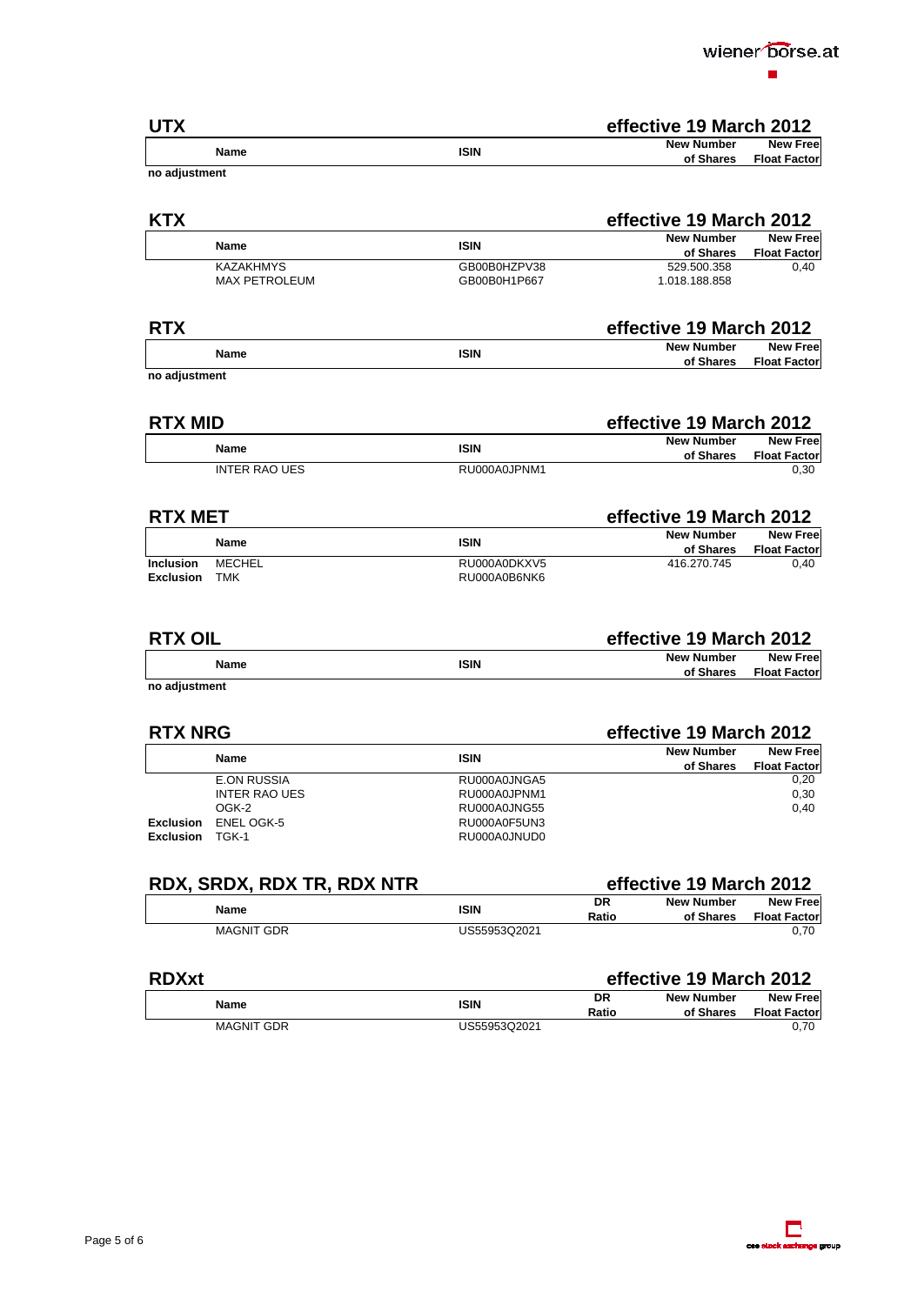

Page 6 of 6

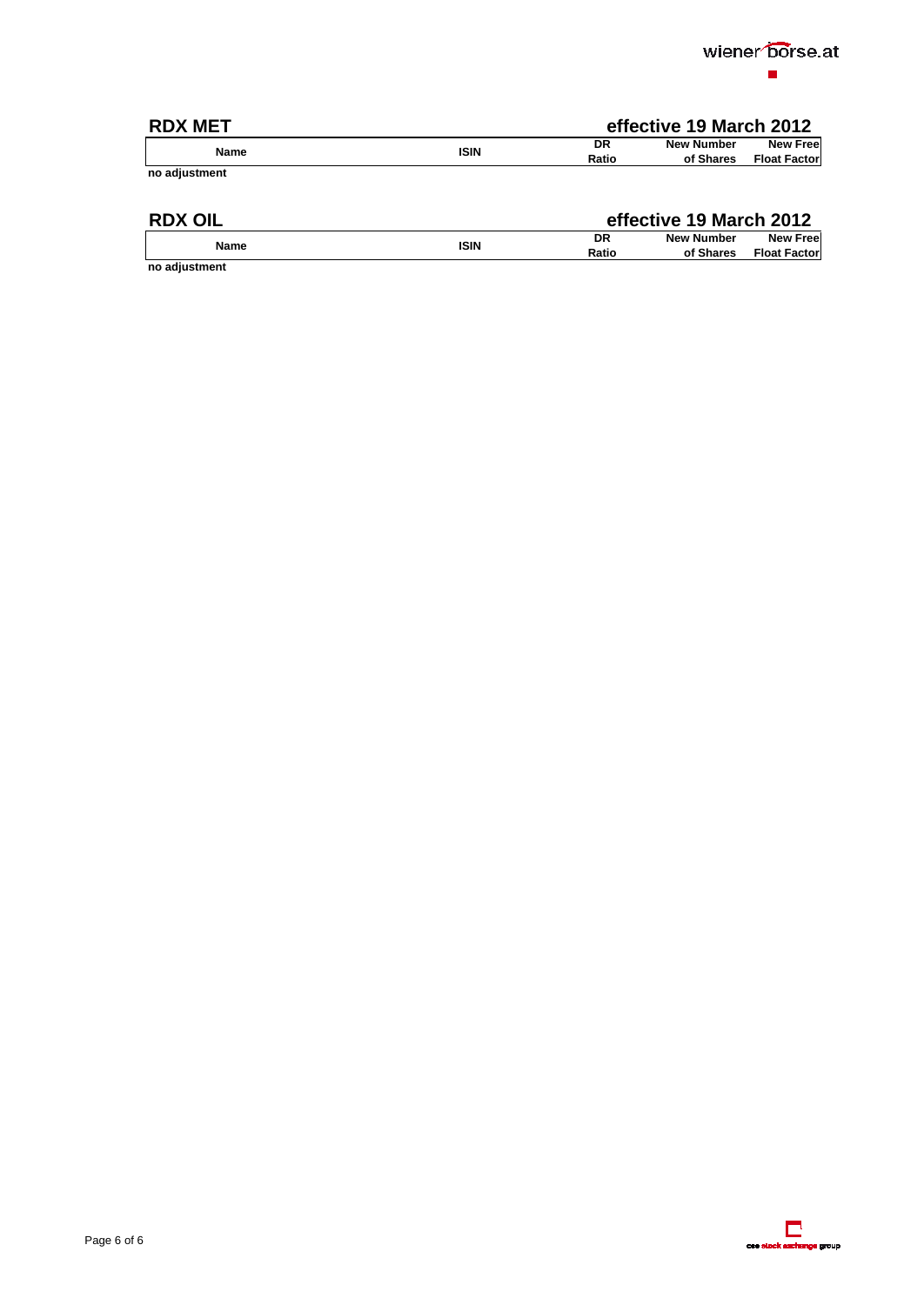

# <span id="page-7-0"></span>**CEE & CIS INDEX COMMITTEE - Weighting Factors**

All new weighting factors (representation, fundamental, smoothing factors) have been determined on the basis of closing prices of 12 March 2012 (CEE except SBI TOP) and of 14 March 2012 (CIS). The adjustments will be implemented after the close of the trading session on 14 March 2012 (CEE except SBI TOP) and on 16 March 2012 (CIS).

All details about index adjustments can be found on our website: http://en.indices.cc/indexchanges/changes/

License holders can access further information in the customer zone: http://en.indices.cc/licences/customers/

### **CTX effective 15 March 2012 Name Name ISIN ISIN New Representation Factor**  CEZ CZ0005112300 0,42 ERSTE GROUP BANK AG  $A$ T0000652011 0,59

| <b>HTX</b> |                       |              | effective 15 March 2012   |  |
|------------|-----------------------|--------------|---------------------------|--|
|            | <b>Name</b>           | <b>ISIN</b>  | <b>New Representation</b> |  |
|            |                       |              | Factor                    |  |
|            | MOL                   | HU0000068952 | 0.33                      |  |
|            | <b>OTP BANK</b>       | HU0000061726 | 0.44                      |  |
|            | <b>RICHTER GEDEON</b> | HU0000067624 | 0.81                      |  |

| <b>PTX</b> |                            | effective 15 March 2012 |                           |
|------------|----------------------------|-------------------------|---------------------------|
|            | <b>Name</b>                | <b>ISIN</b>             | <b>New Representation</b> |
|            |                            |                         | Factor                    |
|            | All Representation Factors |                         | 1.00                      |

### **CECE, SCECE, CECE TR, CECE NTR effective 15 March 2012**

| <b>Name</b>           | <b>ISIN</b>  | <b>New Representation</b><br>Factor |
|-----------------------|--------------|-------------------------------------|
| <b>CEZ</b>            | CZ0005112300 | 0.42                                |
| ERSTE GROUP BANK AG   | AT0000652011 | 0.59                                |
| MOL                   | HU0000068952 | 0.33                                |
| <b>OTP BANK</b>       | HU0000061726 | 0.44                                |
| <b>RICHTER GEDEON</b> | HU0000067624 | 0.81                                |
|                       |              |                                     |

### **effective 15 March 2012**

| <b>Name</b> | <b>ISIN</b>  | <b>New Fundamental</b><br>Factor |
|-------------|--------------|----------------------------------|
| CEZ         | CZ0005112300 | 0.96                             |

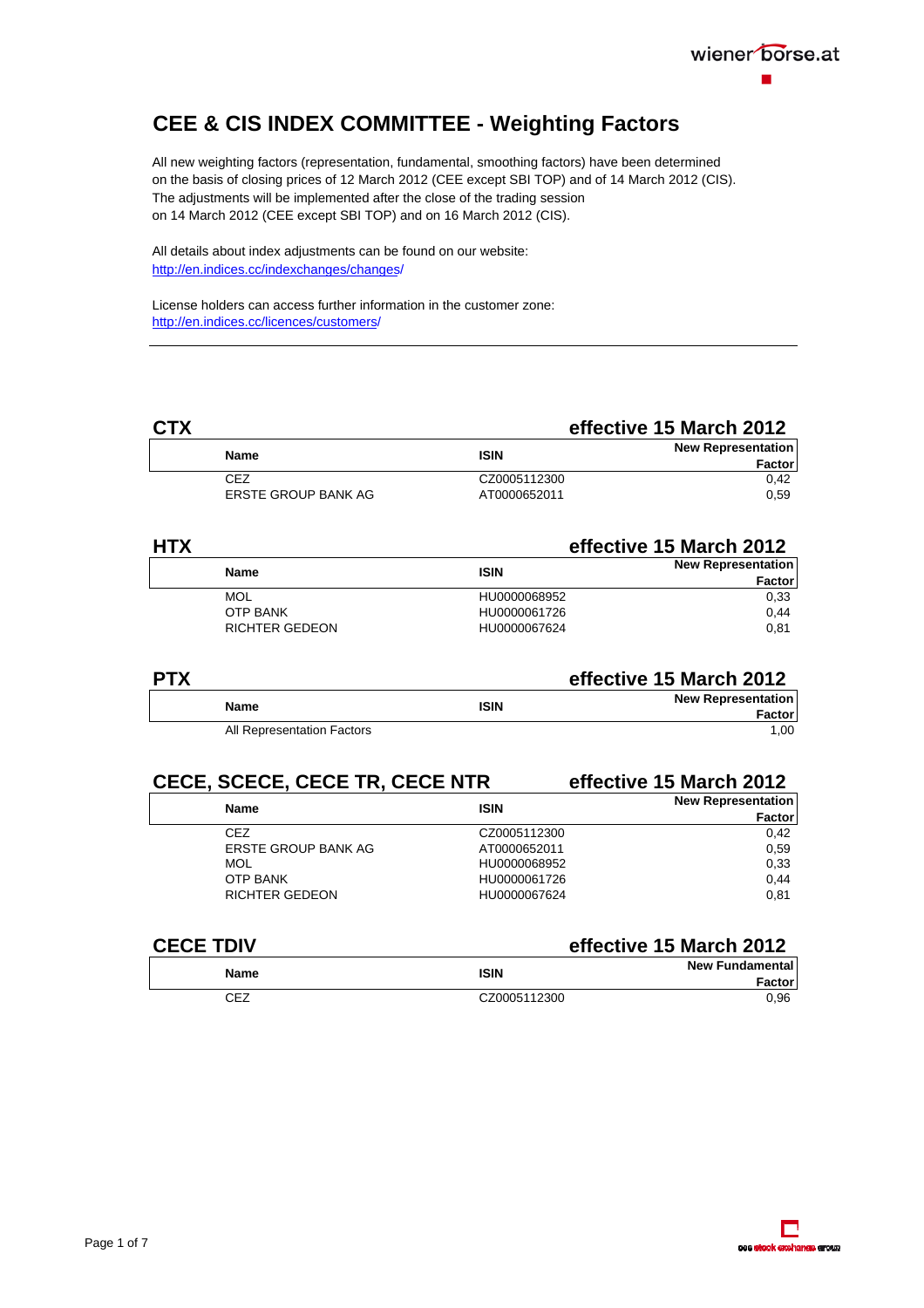

# **CECE FND effective 15 March 2012**

| <b>Name</b>                | <b>ISIN</b>         | <b>New Fundamental</b> |
|----------------------------|---------------------|------------------------|
|                            |                     | Factor                 |
| <b>BANK PEKAO</b>          | PLPEKAO00016        | 1,6284                 |
| <b>BRE BANK</b>            | PLBRE0000012        | 1,5221                 |
| CENTRAL EUROP, MEDIA ENT.  | BMG200452024        | 15,5471                |
| <b>CEZ</b>                 | CZ0005112300        | 1,0079                 |
| <b>EGIS</b>                | HU0000053947        | 32,0347                |
| ERSTE GROUP BANK AG        | AT0000652011        | 1,2909                 |
| <b>GETIN HOLDING</b>       | PLGSPR000014        | 6,4417                 |
| <b>GRUPA LOTOS</b>         | PLLOTOS00025        | 15,7721                |
| <b>JSW</b>                 | PLJSW0000015        | 2,8095                 |
| KGHM                       | <b>PLKGHM000017</b> | 4,3986                 |
| KOMERCNI BANKA             | CZ0008019106        | 2,7052                 |
| <b>MAGYAR TELEKOM</b>      | HU0000073507        | 15,0421                |
| <b>MOL</b>                 | HU0000068952        | 1,7680                 |
| <b>NEW WORLD RESOURCES</b> | GB00B42CTW68        | 11,9945                |
| <b>OTP BANK</b>            | HU0000061726        | 1,6619                 |
| <b>PGNIG</b>               | PLPGNIG00014        | 4,4576                 |
| PHILIP MORRIS              | CS0008418869        | 58,9387                |
| PKN ORLEN                  | PLPKN0000018        | 2,9433                 |
| PKO BP                     | PLPKO0000016        | 0,8237                 |
| POLSKA GRUPA ENERGETYCZNA  | PLPGER000010        | 1,9140                 |
| PZU                        | PLPZU0000011        | 1,4615                 |
| <b>RICHTER GEDEON</b>      | HU0000067624        | 3,8431                 |
| <b>TAURON</b>              | PLTAURN00011        | 5,9237                 |
| TELEFONICA O2 CR           | CZ0009093209        | 6,7242                 |
| <b>TELEKOM POLSKA</b>      | PLTLKPL00017        | 3,7850                 |
| <b>UNIPETROL</b>           | CZ0009091500        | 10.6599                |
|                            |                     |                        |

# **SETX effective 15 March 2012**

| <b>Name</b>                | <b>ISIN</b>  | <b>New Representation</b><br><b>Factor</b> |
|----------------------------|--------------|--------------------------------------------|
| <b>BRD-GROUPE SG</b>       | ROBRDBACNOR2 | 0.83                                       |
| <b>FONDUL PROPRIETATEA</b> | ROFPTAACNOR5 | 0.83                                       |
| OMV PETROM                 | ROSNPPACNOR9 | 0.83                                       |
| TRANSGAZ                   | ROTGNTACNOR8 | 0.83                                       |
| <b>BANCA TRANSILVANIA</b>  | ROTLVAACNOR1 | 0.83                                       |
|                            |              |                                            |

### **CECExt effective 15 March 2012**

| <b>Name</b>                | <b>ISIN</b>  | <b>New Representation</b> |  |
|----------------------------|--------------|---------------------------|--|
|                            |              | Factor                    |  |
| CEZ.                       | CZ0005112300 | 0,42                      |  |
| <b>ERSTE GROUP BANK AG</b> | AT0000652011 | 0.59                      |  |
| <b>MOL</b>                 | HU0000068952 | 0.33                      |  |
| <b>OTP BANK</b>            | HU0000061726 | 0.44                      |  |
| <b>RICHTER GEDEON</b>      | HU0000067624 | 0.81                      |  |
| <b>BRD-GROUPE SG</b>       | ROBRDBACNOR2 | 0.83                      |  |
| <b>FONDUL PROPRIETATEA</b> | ROFPTAACNOR5 | 0,83                      |  |
| OMV PETROM                 | ROSNPPACNOR9 | 0.83                      |  |
| TRANSGAZ                   | ROTGNTACNOR8 | 0,83                      |  |
| <b>BANCA TRANSILVANIA</b>  | ROTLVAACNOR1 | 0.83                      |  |

# **ROTX effective 15 March 2012**

| Name                       | <b>ISIN</b>  | <b>New Representation</b><br><b>Factor</b> |
|----------------------------|--------------|--------------------------------------------|
| BRD-GROUPE SG              | ROBRDBACNOR2 | 0.90                                       |
| ERSTE GROUP BANK AG        | AT0000652011 | 0.12                                       |
| <b>FONDUL PROPRIETATEA</b> | ROFPTAACNOR5 | 0.38                                       |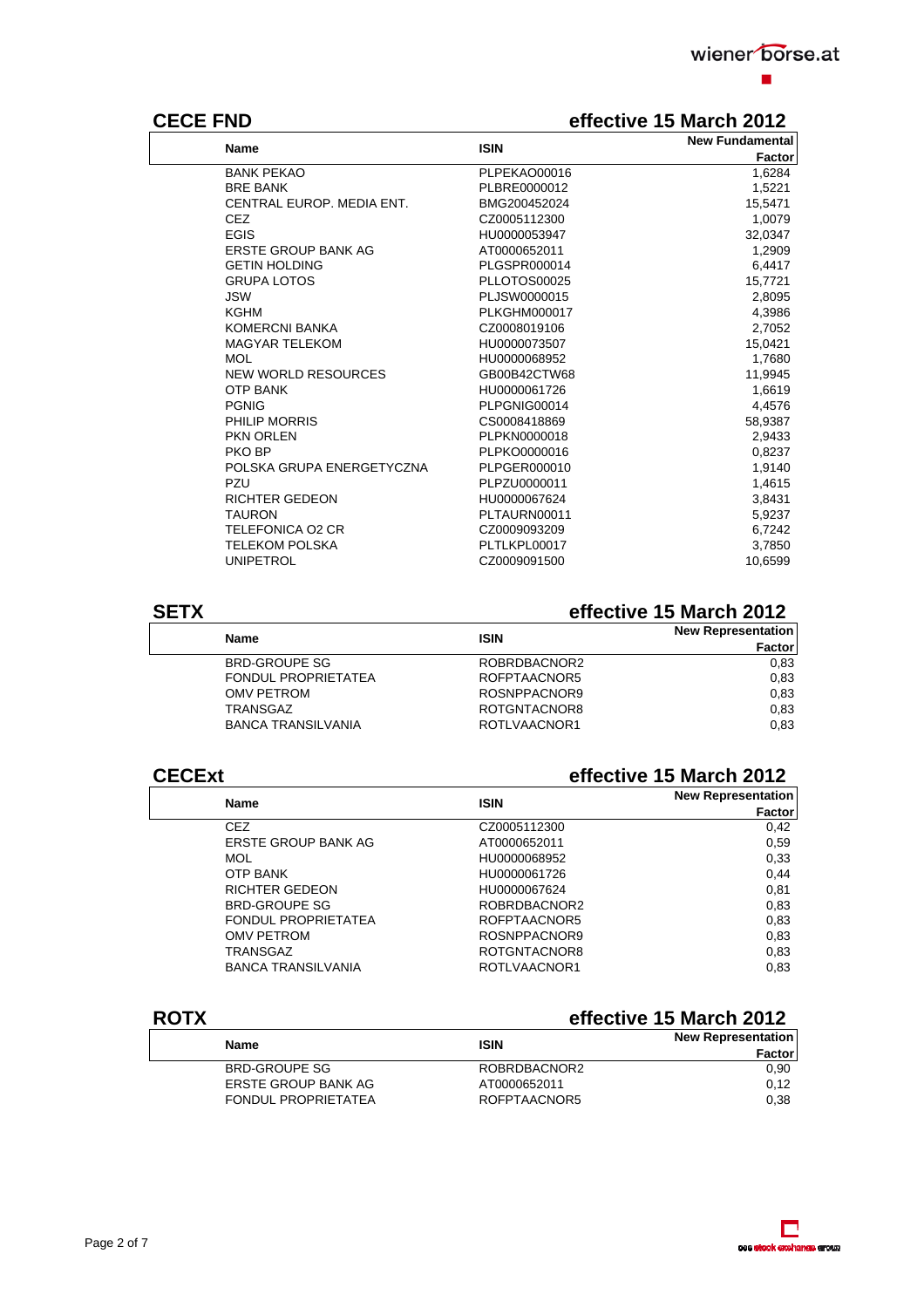

| <b>BTX</b> |                            |             | effective 15 March 2012                    |
|------------|----------------------------|-------------|--------------------------------------------|
|            | <b>Name</b>                | <b>ISIN</b> | <b>New Representation</b><br><b>Factor</b> |
|            | All Representation Factors |             | 1.00                                       |

| <b>SBI TOP</b> (registred trademark of Ljubljana Stock Exchange) |              | effective 19 March 2012             |
|------------------------------------------------------------------|--------------|-------------------------------------|
| <b>Name</b>                                                      | <b>ISIN</b>  | <b>New Representation</b><br>Factor |
| <b>KRKA</b>                                                      | SI0031102120 | 0.29                                |

### **BATX BATX effective 15 March 2012**

| <b>Name</b>                                | <b>ISIN</b>                  | <b>New Representation</b><br><b>Factor</b> |
|--------------------------------------------|------------------------------|--------------------------------------------|
| <b>BH TELECOM</b><br><b>TELEKOM SRPSKE</b> | BABHTSR00000<br>BA100TLKMRA2 |                                            |

| <b>SRX</b>  |           |              | effective 15 March 2012   |  |
|-------------|-----------|--------------|---------------------------|--|
|             |           | <b>ISIN</b>  | <b>New Representation</b> |  |
| <b>Name</b> |           |              | Factor                    |  |
|             | AIK BANKA | RSAIKBE79302 | 0,83                      |  |
| <b>NIS</b>  |           | RSNISHE79420 | 0.52                      |  |

| <b>CROX</b> |                         |              | effective 15 March 2012   |  |
|-------------|-------------------------|--------------|---------------------------|--|
|             | <b>Name</b>             | ISIN         | <b>New Representation</b> |  |
|             |                         |              | Factor                    |  |
|             | ADRIS GRUPA P           | HRADRSPA0009 | 0.91                      |  |
|             | <b>HRVATSKI TELEKOM</b> | HRHT00RA0005 | 0.14                      |  |

| <b>CECE MID CAP</b>    | effective 15 March 2012 |                           |
|------------------------|-------------------------|---------------------------|
| <b>Name</b>            | <b>ISIN</b>             | <b>New Representation</b> |
|                        |                         | Factor                    |
| <b>BANK HANDLOWY</b>   | PLBH00000012            | 0,29                      |
| <b>BANK MILLENNIUM</b> | PLBIG0000016            | 0,39                      |
| <b>GPW</b>             | PLGPW0000017            | 0,39                      |
| ING BANK SLASKI        | PLBSK0000017            | 0,25                      |
| <b>MERCATOR</b>        | SI0031100082            | 0.89                      |
| <b>NETIA</b>           | PLNETIA00014            | 0,39                      |
| <b>PBG</b>             | PLPBG0000029            | 0,39                      |
|                        |                         |                           |

| <b>NTX</b>                 |             | effective 15 March 2012   |  |
|----------------------------|-------------|---------------------------|--|
| <b>Name</b>                | <b>ISIN</b> | <b>New Representation</b> |  |
|                            |             | Factor                    |  |
| All Representation Factors |             | 1.00                      |  |

| <b>CEETX</b> |              | effective 15 March 2012                    |
|--------------|--------------|--------------------------------------------|
| <b>Name</b>  | <b>ISIN</b>  | <b>New Representation</b><br><b>Factor</b> |
| <b>CEZ</b>   | CZ0005112300 | $0.7^*$                                    |

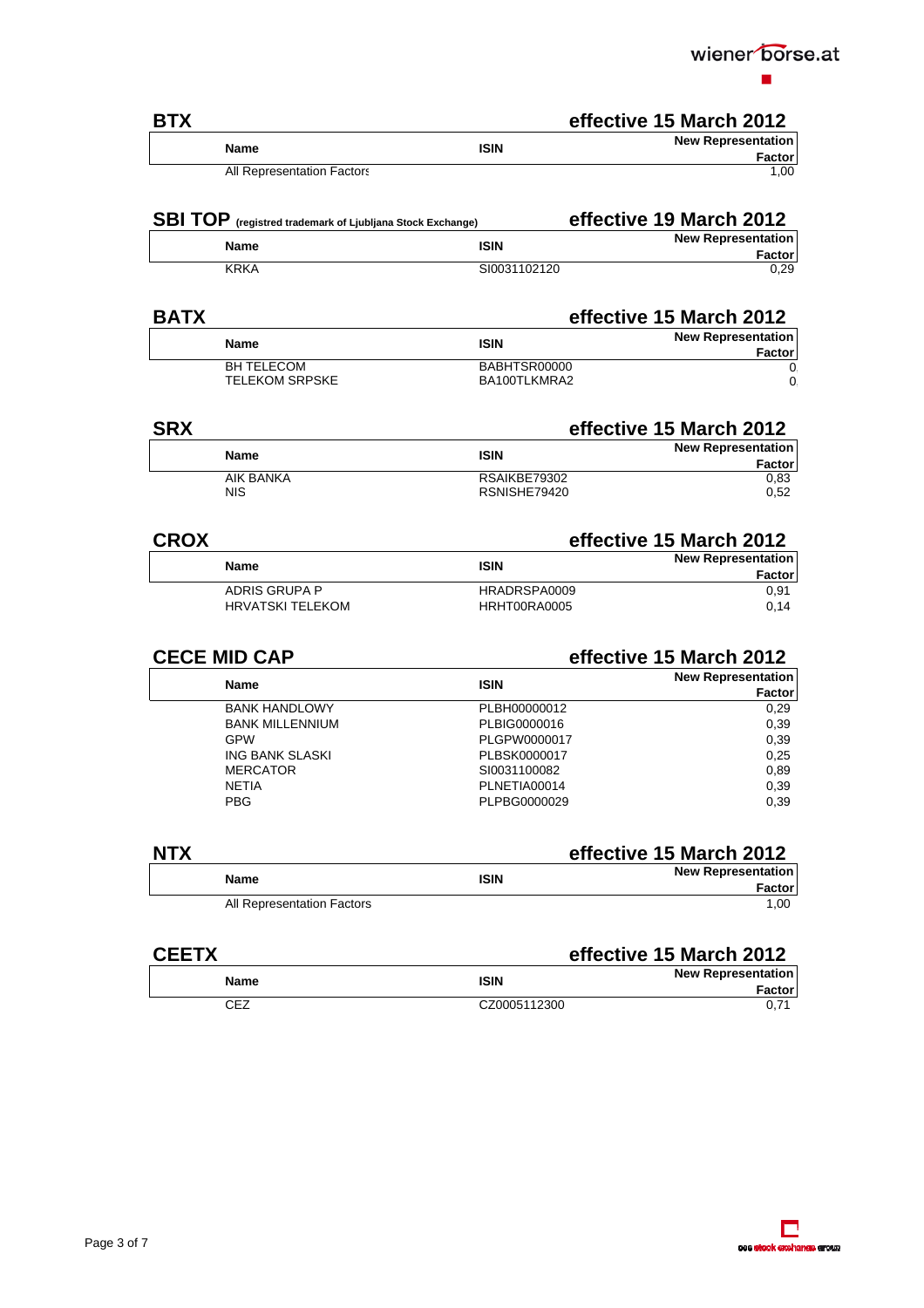

# **CEETX FND effective 15 March 2012**

| <b>Name</b>                         | <b>ISIN</b>  | <b>New Fundamental</b> |
|-------------------------------------|--------------|------------------------|
|                                     |              | Factor                 |
| <b>ANDRITZ AG</b>                   | AT0000730007 | 0,6957                 |
| KOMERCNI BANKA                      | CZ0008019106 | 0,9464                 |
| <b>LENZING AG</b>                   | AT0000644505 | 2,0506                 |
| <b>CEZ</b>                          | CZ0005112300 | 0,3704                 |
| <b>CONWERT IMMOBILIEN INVEST SE</b> | AT0000697750 | 4,0401                 |
| <b>ERSTE GROUP BANK AG</b>          | AT0000652011 | 0,6302                 |
| <b>RICHTER GEDEON</b>               | HU0000067624 | 1,9256                 |
| <b>IMMOFINANZ AG</b>                | AT0000809058 | 0,8156                 |
| <b>KRKA</b>                         | SI0031102120 | 2,5096                 |
| <b>MOL</b>                          | HU0000068952 | 0,9123                 |
| <b>MAGYAR TELEKOM</b>               | HU0000073507 | 5,1548                 |
| <b>NEW WORLD RESOURCES</b>          | GB00B42CTW68 | 3,2507                 |
| OMV AG                              | AT0000743059 | 0,6260                 |
| <b>OTP BANK</b>                     | HU0000061726 | 0,7817                 |
| OESTERR, POST AG                    | AT0000APOST4 | 3,7114                 |
| RAIFFEISEN BANK INTERNATIONAL AG    | AT0000606306 | 1,5060                 |
| SCHOELLER-BLECKMANN AG              | AT0000946652 | 2,2070                 |
| TELEFONICA O2 CR                    | CZ0009093209 | 2,4203                 |
| STRABAG SE                          | AT000000STR1 | 5,1570                 |
| <b>TELEKOM AUSTRIA AG</b>           | AT0000720008 | 1,2087                 |
| <b>UNIPETROL</b>                    | CZ0009091500 | 7,9870                 |
| VERBUND AG KAT. A                   | AT0000746409 | 1,6097                 |
| <b>VIENNA INSURANCE GROUP AG</b>    | AT0000908504 | 0,7039                 |
| <b>VOESTALPINE AG</b>               | AT0000937503 | 1,2792                 |
| <b>WIENERBERGER AG</b>              | AT0000831706 | 4,4557                 |
|                                     |              |                        |

### **CEESEG effective 15 March 2012**

|              | ***********************   |
|--------------|---------------------------|
| <b>ISIN</b>  | <b>New Representation</b> |
|              | Factorl                   |
| CZ0005112300 | 0.79                      |
|              |                           |

### **CEESEG BI effective 15 March 2012 Name ISIN Name ISIN New Representation Factor**  OMV AG AT0000743059

| <b>CEESEG CPS</b> |              | effective 15 March 2012   |  |
|-------------------|--------------|---------------------------|--|
| Name              | <b>ISIN</b>  | <b>New Representation</b> |  |
| MERCATOR          | SI0031100082 | Factor<br>1.00            |  |
| PHILIP MORRIS     | CS0008418869 | 0.96                      |  |

| <b>CEESEG FIN</b>   | effective 15 March 2012 |                                            |
|---------------------|-------------------------|--------------------------------------------|
| Name                | <b>ISIN</b>             | <b>New Representation</b><br><b>Factor</b> |
| ERSTE GROUP BANK AG | AT0000652011            | 0.84                                       |

# **CEESEG IGS** effective 15 March 2012

| <b>Name</b>      | <b>ISIN</b>  | <b>New Representation</b><br><b>Factor</b> |
|------------------|--------------|--------------------------------------------|
| ANDRITZ AG       | AT0000730007 | 0.25                                       |
| OESTERR, POST AG | AT0000APOST4 | 0.93                                       |

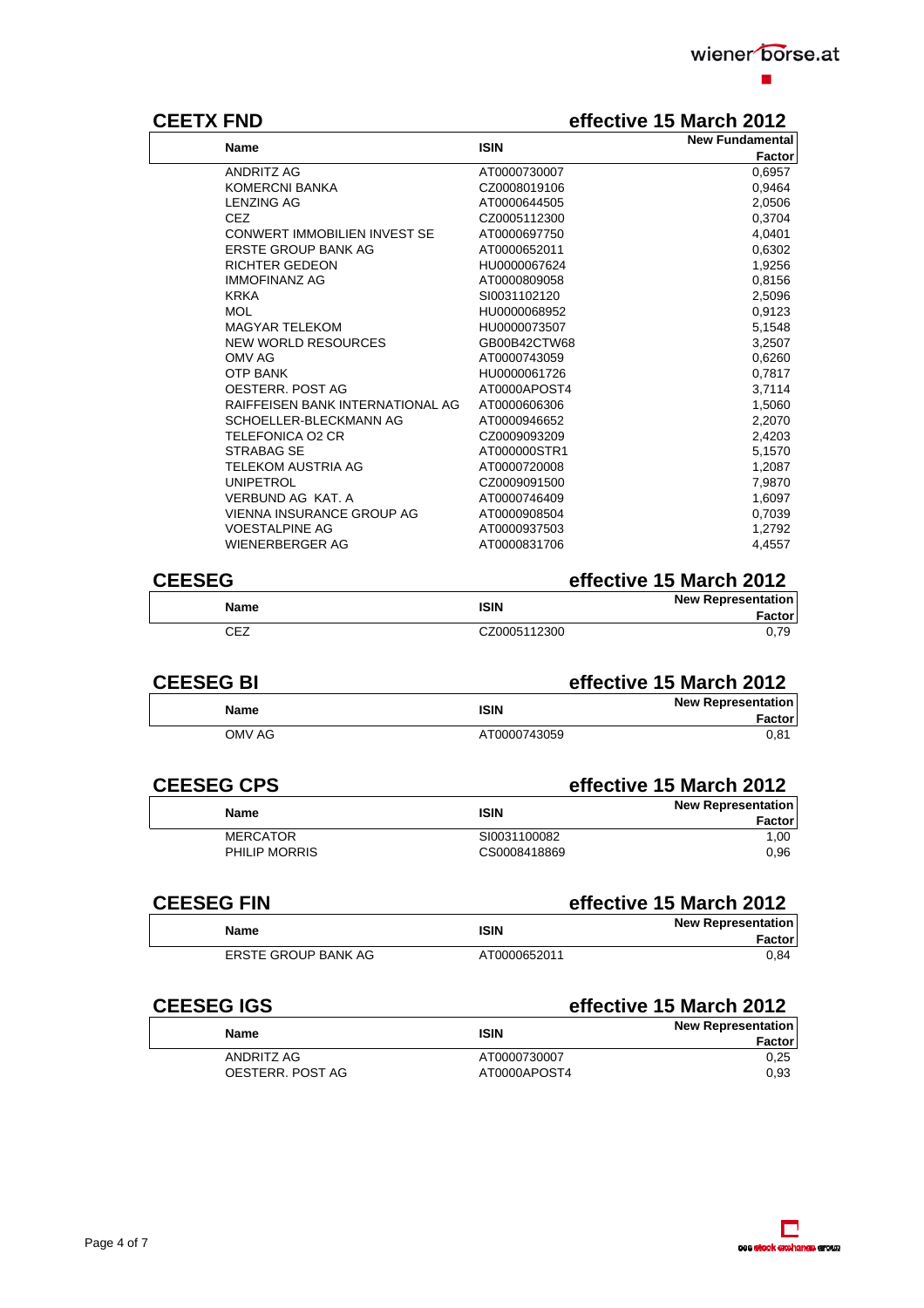

# **CEESEG TDIV Example 2012 effective 15 March 2012**

| <b>ISIN</b>  | <b>New Representation</b><br>Factor |
|--------------|-------------------------------------|
| CZ0005112300 | 0.52                                |
| AT0000743059 | 0.80                                |
|              |                                     |

### **CEERIUS effective 15 March 2012**

|              | <b>New Smoothing</b> |
|--------------|----------------------|
|              | <b>Factor</b>        |
| HRATGRRA0003 | 3,1515               |
| PLBIG0000016 | 1,7275               |
| PLPEKAO00016 | 0,6594               |
| HRDLKVRA0006 | 3,9069               |
| HRERNTRA0000 | 2,7564               |
| SI0031104076 | 5,3359               |
| HRHT00RA0005 | 1,5569               |
| HRKOEIRA0009 | 3,8360               |
| SI0031102120 | 1,1487               |
| SI0031101346 | 4,3625               |
| HU0000073507 | 1,2412               |
| SI0031100082 | 2,3208               |
| SI0021104052 | 3,7040               |
| HU0000061726 | 0,7677               |
| CZ0009093209 | 0,8535               |
|              | <b>ISIN</b>          |

### **CECE BNK effective 15 March 2012**

| <b>Name</b>            | <b>ISIN</b>  | <b>New Representation</b> |
|------------------------|--------------|---------------------------|
|                        |              | Factor                    |
| <b>BANK HANDLOWY</b>   | PLBH00000012 | 0.59                      |
| <b>BANK MILLENNIUM</b> | PLBIG0000016 | 0.59                      |
| <b>BANK PEKAO</b>      | PLPEKAO00016 | 0.59                      |
| <b>BRE BANK</b>        | PLBRE0000012 | 0.59                      |
| ERSTE GROUP BANK AG    | AT0000652011 | 0.91                      |
| ING BANK SLASKI        | PLBSK0000017 | 0.59                      |
| PKO BP                 | PLPKO0000016 | 0.59                      |
|                        |              |                           |

### **CECE HCA effective 15 March 2012**

| <b>Name</b>    | <b>ISIN</b>  | <b>New Representation</b><br><b>Factor</b> |
|----------------|--------------|--------------------------------------------|
| <b>EGIS</b>    | HU0000053947 | 0,57                                       |
| <b>KRKA</b>    | SI0031102120 | 0.12                                       |
| RICHTER GEDEON | HU0000067624 | 0.11                                       |

| <b>CECE OIL</b>     | effective 15 March 2012 |                           |
|---------------------|-------------------------|---------------------------|
| <b>Name</b>         | <b>ISIN</b>             | <b>New Representation</b> |
|                     |                         | Factor                    |
| <b>GRUPA LOTOS</b>  | PLLOTOS00025            | 0.35                      |
| <b>MOL</b>          | HU0000068952            | 0.30                      |
| <b>PETROLINVEST</b> | PLPTRLI00018            | 0.35                      |
| <b>PGNIG</b>        | PLPGNIG00014            | 0.35                      |
| <b>PKN ORLEN</b>    | PLPKN0000018            | 0.35                      |

### **CECE TEL effective 15 March 2012**

| _______               |              |                                            |  |
|-----------------------|--------------|--------------------------------------------|--|
| Name                  | <b>ISIN</b>  | <b>New Representation</b><br><b>Factor</b> |  |
| TELEFONICA O2 CR      | CZ0009093209 | 0.68                                       |  |
| <b>TELEKOM POLSKA</b> | PLTLKPL00017 | 0.52                                       |  |
|                       |              |                                            |  |

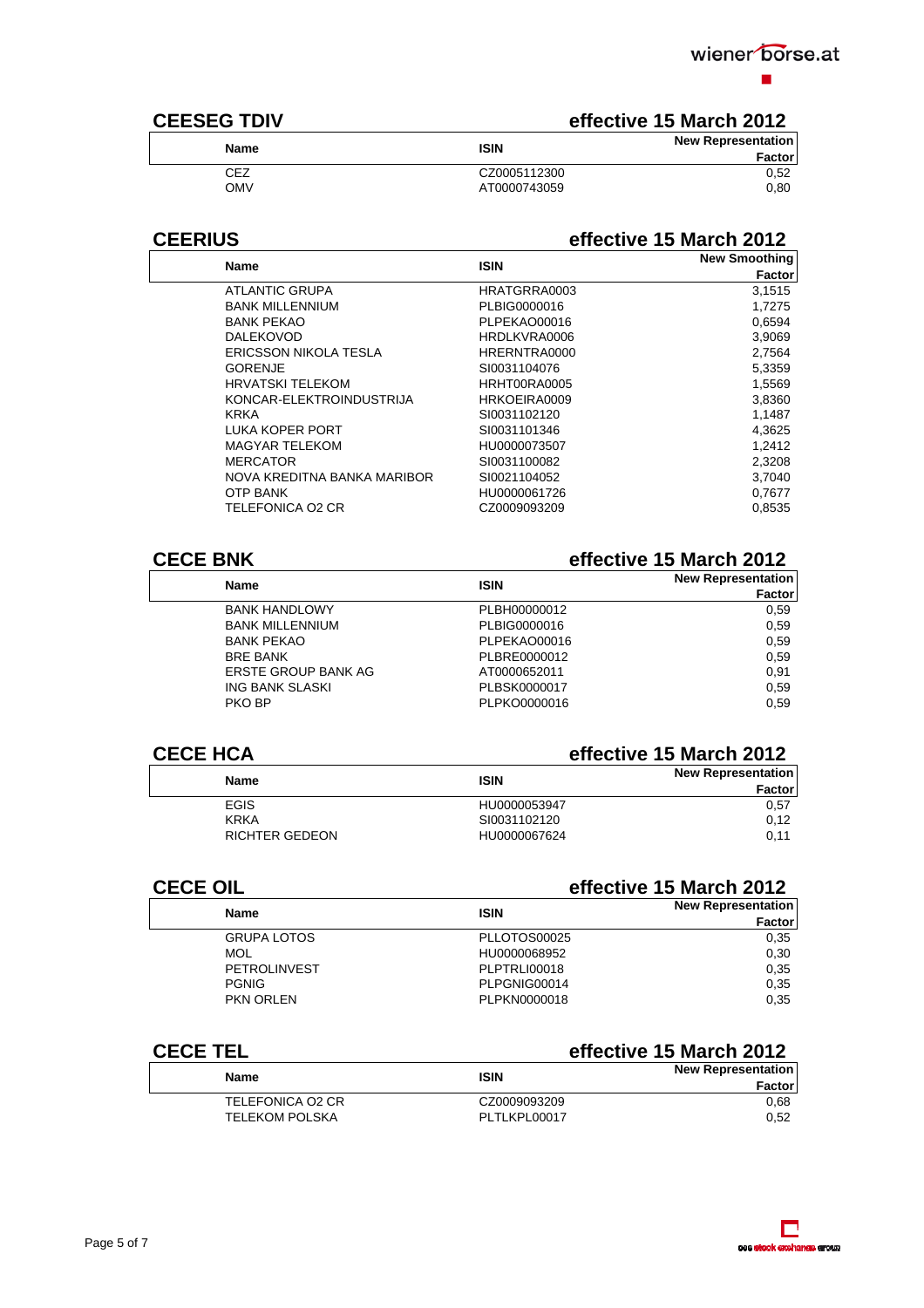

### **CECE INF CECE INF Example 2012**

| <b>Name</b>                  | <b>ISIN</b>  | <b>New Representation</b> |
|------------------------------|--------------|---------------------------|
|                              |              | Factor                    |
| <b>CEZ</b>                   | CZ0005112300 | 0,05                      |
| <b>ENEA</b>                  | PLENEA000013 | 0,05                      |
| <b>ERICSSON NIKOLA TESLA</b> | HRERNTRA0000 | 0.08                      |
| <b>HRVATSKI TELEKOM</b>      | HRHT00RA0005 | 0.08                      |
| <b>MAGYAR TELEKOM</b>        | HU0000073507 | 0,08                      |
| <b>NETIA</b>                 | PLNETIA00014 | 0,08                      |
| POLSKA GRUPA ENERGETYCZNA    | PLPGER000010 | 0.05                      |
| <b>TAURON</b>                | PLTAURN00011 | 0,05                      |
| TELEFONICA O2 CR             | CZ0009093209 | 0.08                      |
| <b>TELEKOM POLSKA</b>        | PLTLKPL00017 | 0.08                      |
| <b>TELEKOM SLOVENIJE</b>     | SI0031104290 | 0.08                      |

| <b>CERX</b> |                                | effective 15 March 2012      |                                            |
|-------------|--------------------------------|------------------------------|--------------------------------------------|
|             | Name                           | <b>ISIN</b>                  | <b>New Representation</b><br><b>Factor</b> |
|             | <b>ECHO INVESTMENT</b><br>GTC. | PLECHPS00019<br>PLGTC0000037 | 1.00<br>0.66                               |

| <b>UTX</b> |          |              | effective 19 March 2012             |  |  |
|------------|----------|--------------|-------------------------------------|--|--|
|            | Name     | <b>ISIN</b>  | <b>New Representation</b><br>Factor |  |  |
|            | UKRNAFTA | UA4000117501 | 0.79                                |  |  |

### **KTX effective 19 March 2012**

| Name               | <b>ISIN</b>  | <b>New Representation</b><br>Factor |
|--------------------|--------------|-------------------------------------|
| <b>ENRC</b>        | GB00B29BCK10 | 0.35                                |
| <b>KAZAKHMYS</b>   | GB00B0HZPV38 | 0.30                                |
| KAZMUNAIGAS EP GDR | US48666V2043 | 0.28                                |

### **RTX effective 19 March 2012**

| <b>Name</b>     | <b>ISIN</b>  | <b>New Representation</b><br>Factor |
|-----------------|--------------|-------------------------------------|
| GAZPROM         | RU0007661625 | 0.47                                |
| <b>SBERBANK</b> | RU0009029540 | 0.99                                |

### **RTX MID effective 19 March 2012**

| <b>Name</b>    | ISIN         | <b>New Representation</b><br><b>Factor</b> |
|----------------|--------------|--------------------------------------------|
| <b>NOVATEK</b> | RU000A0DKVS5 | 0.48                                       |

### **RTX MET** effective 19 March 2012 **Name ISIN Name ISIN New Representation Factor**  NORILSK NICKEL **RU0007288411** 0,41 NOVOLIPETSK STEEL RU0009046452 RU0009046452 SEVERSTAL 1,00

### **RTX OIL effective 19 March 2012 Name Name ISIN Name ISIN New Representation Factor**  GAZPROM RU0007661625 0,32 RU0009024277